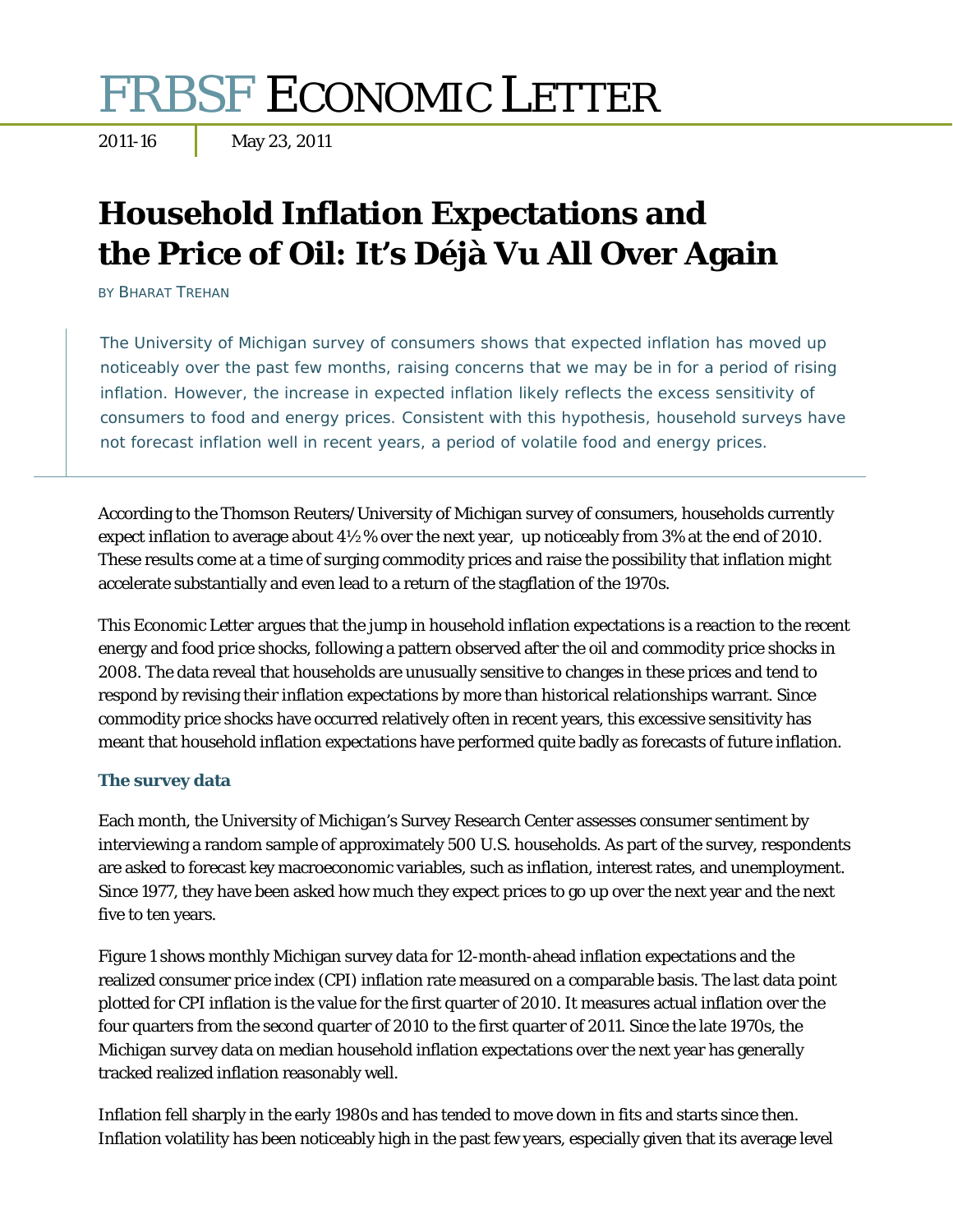has been relatively low. Expected inflation was quite stable from the mid-1990s to the mid-2000s, but spiked quite dramatically in the first part of 2008. The spike was reversed in a few months and expected inflation stayed low through the end of last year. But expected inflation has spiked again since the beginning of this year.

Not all surveys have shown such a sharp increase in expected inflation recently. The Survey of Professional Forecasters (SPF) polls approximately 50 private-sector economists who regularly produce macroeconomic forecasts. In the latest SPF survey, conducted in the second quarter of this year, CPI inflation was expected to



average 2.1% over the next four quarters. This is less than half the inflation rate expected by households and about 0.4 percentage point higher than the average of the four SPF surveys conducted in 2010.

What do households see that makes them expect significantly higher inflation over the next year? Needless to say, households are likely to look at many things when trying to determine what future inflation will be. But it is hard not to be struck by the coincidence between the recent jumps in oil and other commodity prices and the jump in inflation expectations. And it is especially striking that the same coincidence happened in 2008 (see Huang and Trehan 2008).

We examine this issue more formally by studying the historical relationship between the Michigan measure of expected inflation and two components of actual inflation—core and noncore inflation. Noncore inflation measures the inflation rate of food and energy goods, while core inflation measures the inflation rate of everything else. (The overall rate of inflation is sometimes referred to as "headline inflation" to distinguish it from its components.) This separation of inflation into core and noncore is quite common, reflecting the belief that food and energy prices are subject to large shocks that can cause temporary blips in the inflation rate, but do not tell us much about the underlying rate of inflation.

Figure 2 shows the results of a regression, a statistical exercise that allows us to estimate how much attention consumers pay to recent core and noncore inflation in setting their inflation expectations for the year ahead. Importantly, the statistical procedure allows for the possibility that the amount of attention consumers pay to either measure of inflation can vary over time.

The black line in the top panel of Figure 2 plots the estimated response of household inflation expectations to recent core inflation. To take one example, the estimate for the fourth quarter of 2000 shows that, if recent core inflation had been one percentage point higher than it was, households would have expected 0.4 percentage point more inflation over 2001. As the figure indicates, the estimated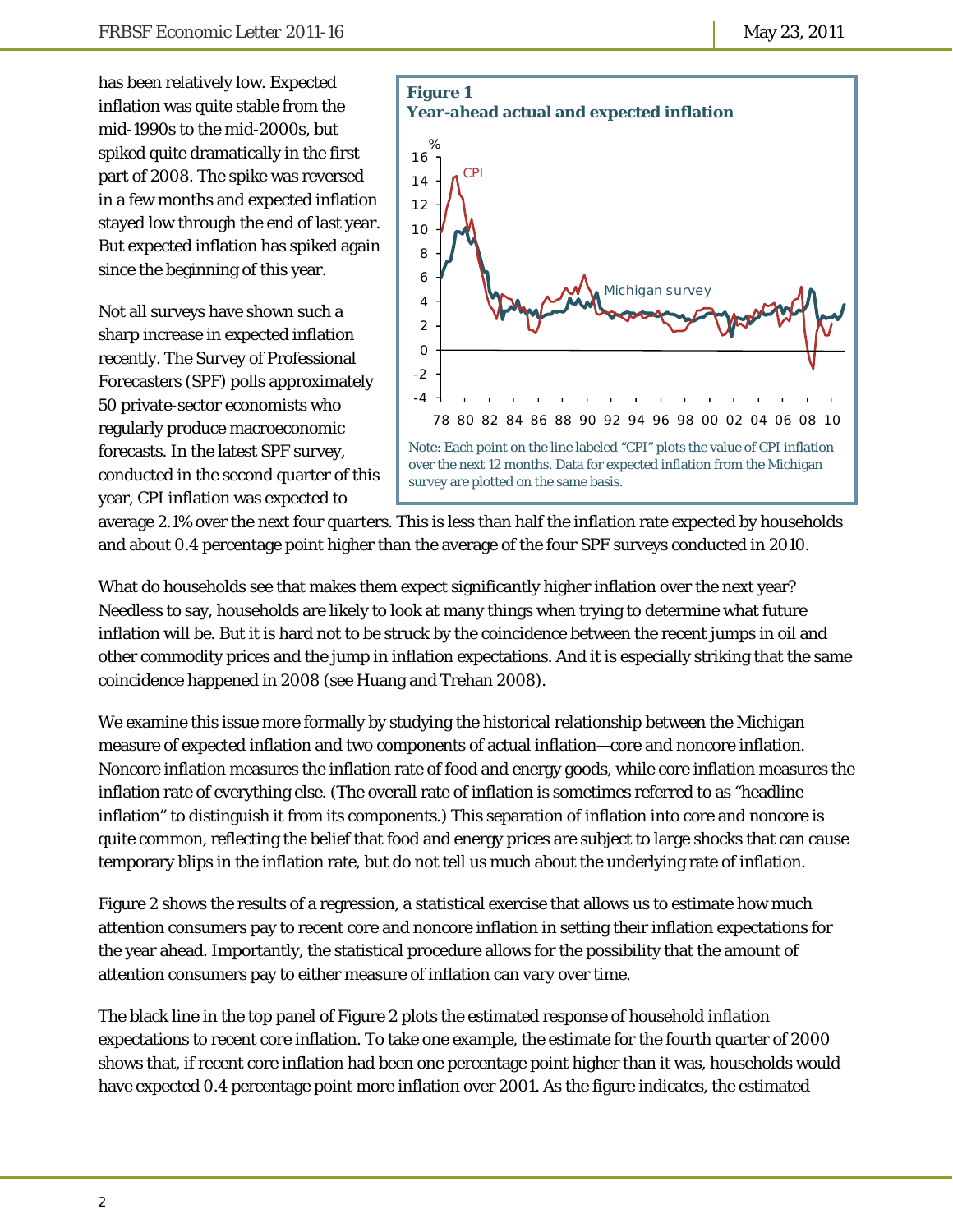response of consumer expectations to core inflation was unchanged for much of the subsequent decade, though it did rise a bit in 2007 and 2008. Perhaps more noticeable is the decline since 2008, which brought the black line to about 0.1 by the first quarter of 2011, the end of our sample. The two blue lines are error bands that provide a measure of the uncertainty around the estimated response. Two-thirds of the time, the true response should lie between the blue lines. The lower blue line fell below zero beginning in 2010. Once the lower blue line falls below zero, statistically speaking we can no longer distinguish the estimated response from zero. In other words, we can no longer be sure that households are paying attention to the core inflation rate when forming inflation expectations.

The bottom panel of Figure 2 presents the relationship between household inflation expectations and noncore inflation. Household response to noncore inflation seems more variable than household response to core inflation. It is high at the beginning of the sample and falls toward the middle. In the past few years,



household expectations seem to have become more sensitive to noncore inflation—at about the same time that household sensitivity to core inflation has gone down.

Perhaps the most striking result is that consumer inflation expectations respond about as much to noncore inflation as they do to core inflation. In fact, by the end of the sample they respond more strongly to the former than the latter. This is extremely surprising because the two categories account for very different shares of consumer expenditures. From 1985 to 2010, the weight on food and energy in the CPI varied from a low of 21.3% in 2002 to a high of 24.4% in 1990. This means that a 1% increase in noncore inflation cannot account for more than about a 0.25% increase in headline inflation in the quarter that the increase takes place.

Of course, the relatively high household sensitivity to noncore inflation could still be justified if an increase in this measure today were associated with a substantial future increase in headline inflation. This can be checked by examining how inflation over the next year is related to current and past values of noncore inflation, similar to the way we examined the relationship between household expectations and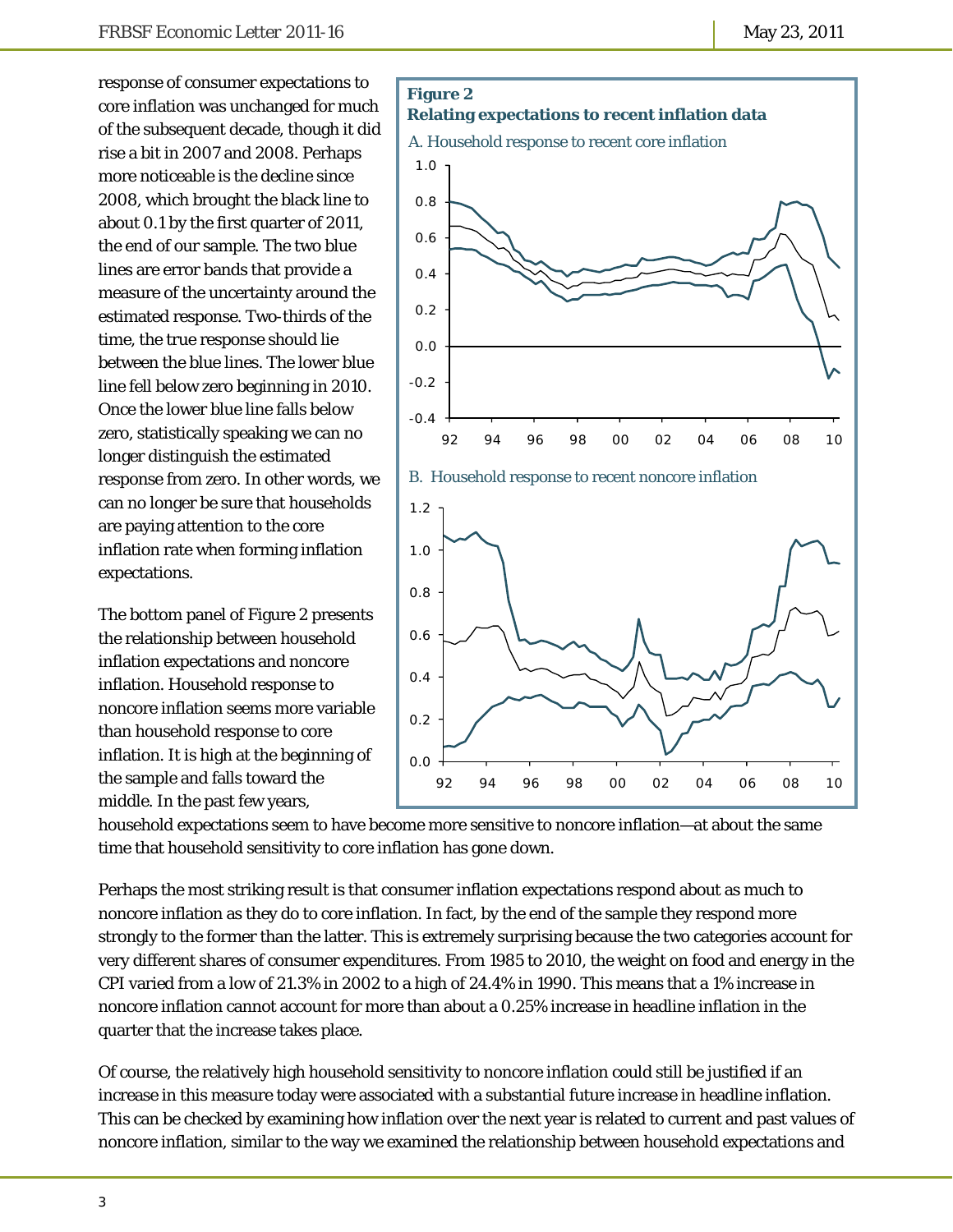noncore inflation. It turns out that changes in noncore inflation do not have a statistically significant effect on the next year's headline inflation over most of our sample.

Thus, households appear to be reacting to recent inflation data in a way that is not warranted by the actual dynamics of inflation. But could they be processing other information that might allow them to make more accurate inflation forecasts? In fact, it has often been argued that household survey expectations constitute good forecasts of inflation. For instance, Ang, Bekaert, and Wei (2007) state that "even participants in the Michigan surveys who are consumers, not professionals, produce accurate outof-sample forecasts."

To see if this accuracy holds up, Table 1 compares the forecasting performance of the Michigan survey (first column) with some simple statistical alternatives since 2002, which is after the Ang et al. study ends. The table shows that the Michigan survey had a mean error of –0.6, which means that

#### **Table 1 Inflation forecast errors, 2003:Q1 to 2011:Q1**  (33 observations)

| RHS variable              | Michigan<br>survey | Headline<br>inflation | Core<br>inflation | <b>Phillips</b><br>curve | Random<br>walk |
|---------------------------|--------------------|-----------------------|-------------------|--------------------------|----------------|
| Mean error                | $-0.60$            | $-0.18$               | $-0.04$           | 0.15                     | 0.02           |
| Root mean<br>square error | 1.91               | 1.48                  | 1.51              | 1.44                     | 2.10           |

it overpredicted inflation over the next year by 0.6 percentage points on average. However, a small mean error does not necessarily constitute a good forecast, as large positive errors could be offset by large negative errors. To take care of this possibility, we use a statistical measure called the root mean square error, or RMSE, that takes into account the extent of variance of the error.

The first forecasting alternative shown in the table uses the past year's headline inflation rate to project headline inflation over the next year. The second alternative uses past core inflation to forecast headline inflation. The third alternative, based on the well-known Phillips curve relationship between inflation and unemployment, uses core and noncore inflation and the change in the unemployment rate. The final alternative, called "random walk," says that inflation over the next four quarters will be the same as inflation over the past four.

The results are straightforward. The Michigan survey has the highest mean error, more than three times as large as the next-worst performer. And its RMSE, the second highest in the table, is almost a third larger than the RMSEs from the forecasts based on a past value of inflation. The performance of the Michigan survey is considerably worse if we focus our attention on the past five years of the sample, when oil and commodity prices have been especially volatile. Over this period (not shown), its mean error is -1.1% and its RMSE is 2.4%. The performances of the other forecasts suffer as well, though to a slightly lesser extent.

### **Conclusion**

The recent jump in the Thomson Reuters/University of Michigan measure of household inflation expectations appears to be related to increases in the prices of energy and food, similar to the jump observed in 2008. The size of this response to noncore inflation cannot be justified in terms of the historical relationships in the data. This disproportionate response is probably the reason why household inflation expectations have not done well as forecasts of future inflation in recent years, a period of volatile food and energy inflation. The poor forecasting performance argues against reacting strongly to the recent increases in household inflation expectations.